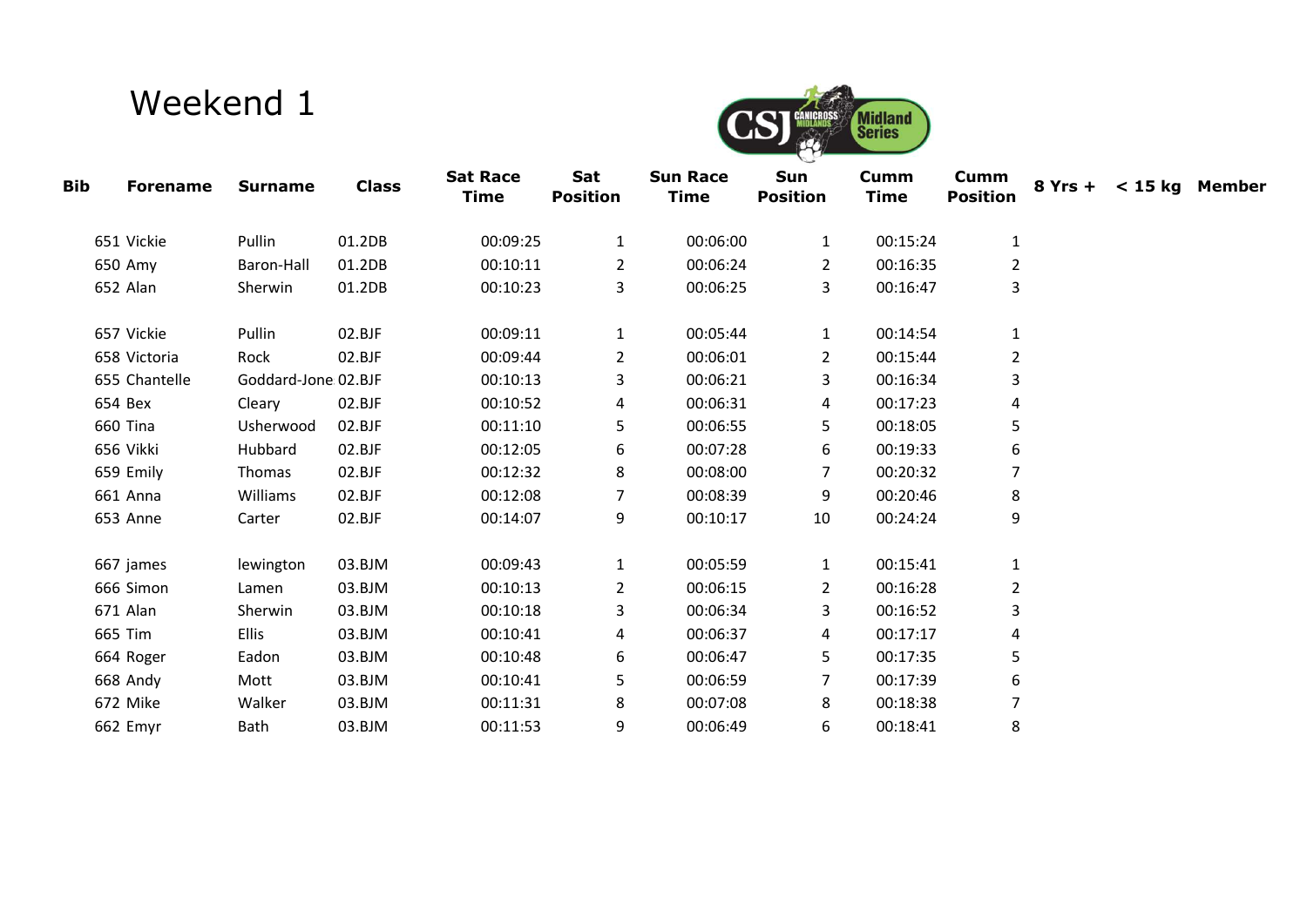| <b>Bib</b> | <b>Forename</b> | <b>Surname</b> | <b>Class</b> | <b>Sat Race</b><br><b>Time</b> | Sat<br><b>Position</b> | <b>Sun Race</b><br><b>Time</b> | Sun<br><b>Position</b> | Cumm<br>Time | <b>Cumm</b><br><b>Position</b> | 8 Yrs + < 15 kg Member |              |
|------------|-----------------|----------------|--------------|--------------------------------|------------------------|--------------------------------|------------------------|--------------|--------------------------------|------------------------|--------------|
|            | 679 Ben         | Robinson       | 04.SC        | 00:10:19                       | $\mathbf{1}$           | 00:06:23                       | 1                      | 00:16:42     | 1                              |                        |              |
|            | 676 James       | Leonard        | 04.SC        | 00:10:36                       | 2                      | 00:06:23                       | $\overline{2}$         | 00:16:59     | $\overline{2}$                 |                        |              |
|            | 678 Vickie      | Pullin         | 04.SC        | 00:10:38                       | 3                      | 00:06:39                       | 3                      | 00:17:17     | 3                              |                        |              |
|            | 677 Louise      | Mitchell       | 04.SC        | 00:11:32                       | 4                      | 00:07:54                       | 4                      | 00:19:26     | 4                              |                        |              |
|            | 673 Iain        | <b>Bowes</b>   | 04.SC        | 00:15:21                       | 7                      | 00:11:05                       | 6                      | 00:26:26     | 5                              |                        |              |
|            | 674 Kira        | <b>Bowes</b>   | 04.SC        | 00:16:22                       | 8                      | 00:10:34                       | 5                      | 00:26:56     | 6                              |                        |              |
|            | 1287 Louise     | Mitchell       | 05.F         | 00:15:40                       | $\mathbf{1}$           | 00:09:20                       | $\overline{2}$         | 00:24:59     | $\mathbf{1}$                   |                        |              |
|            | 1285 Georgie    | Lambert        | 05.F         | 00:16:30                       | $\overline{2}$         | 00:09:33                       | 3                      | 00:26:02     | $\overline{2}$                 |                        |              |
| 1282 Vikki |                 | Hubbard        | 05.F         | 00:18:09                       | 3                      | 00:10:11                       | 5                      | 00:28:19     | 3                              |                        | Υ            |
| 1284 Mari  |                 | Laidlaw        | 05.F         | 00:18:36                       | 4                      | 00:10:02                       | 4                      | 00:28:37     | 4                              |                        |              |
| 1289 ceri  |                 | stewart        | 05.F         | 00:19:04                       | 5                      | 00:11:26                       | 7                      | 00:30:30     | 5.                             |                        | Y            |
|            | 535 Harriet     | Lowe           | 05.F         | 00:20:19                       | 6                      | 00:11:12                       | 6                      | 00:31:31     | 6                              |                        |              |
|            | 1281 Verity     | Halliday       | 05.F         | 00:20:56                       | 7                      | 00:12:34                       | 9                      | 00:33:30     |                                |                        |              |
|            | 1283 Amanda     | Kelly          | 05.F         | 00:20:58                       | 8                      | 00:12:33                       | 8                      | 00:33:31     | 8                              |                        |              |
|            | 1279 Louise     | Forde          | 05.F         | 00:34:49                       | 12                     | 00:19:13                       | 10                     | 00:54:01     | 9                              |                        | Υ            |
| 1297 Ben   |                 | Robinson       | 06.M         | 00:12:55                       | $\mathbf{1}$           | 00:07:36                       | 1                      | 00:20:30     | $\mathbf{1}$                   |                        | Υ            |
|            | 1295 Craig      | Lockens        | 06.M         | 00:16:42                       | $\overline{2}$         | 00:09:14                       | 3                      | 00:25:56     | $\overline{2}$                 |                        |              |
|            | 1294 James      | Leonard        | 06.M         | 00:16:43                       | 3                      | 00:09:26                       | 4                      | 00:26:09     | 3                              |                        |              |
| 1296 Rob   |                 | Mace           | 06.M         | 00:19:26                       | 5                      | 00:10:44                       | 5.                     | 00:30:09     | 4                              |                        | $\mathsf{Y}$ |
| 1293 Rob   |                 | Eadon          | 06.M         | 00:22:07                       | 6                      | 00:13:13                       | 6                      | 00:35:19     | 5                              | $\overline{Y}$         |              |
| 1292 Ben   |                 | Brown          | 06.M         | 00:26:33                       | 7                      | 00:14:28                       | 7                      | 00:41:00     | 6                              | Y                      | Y.           |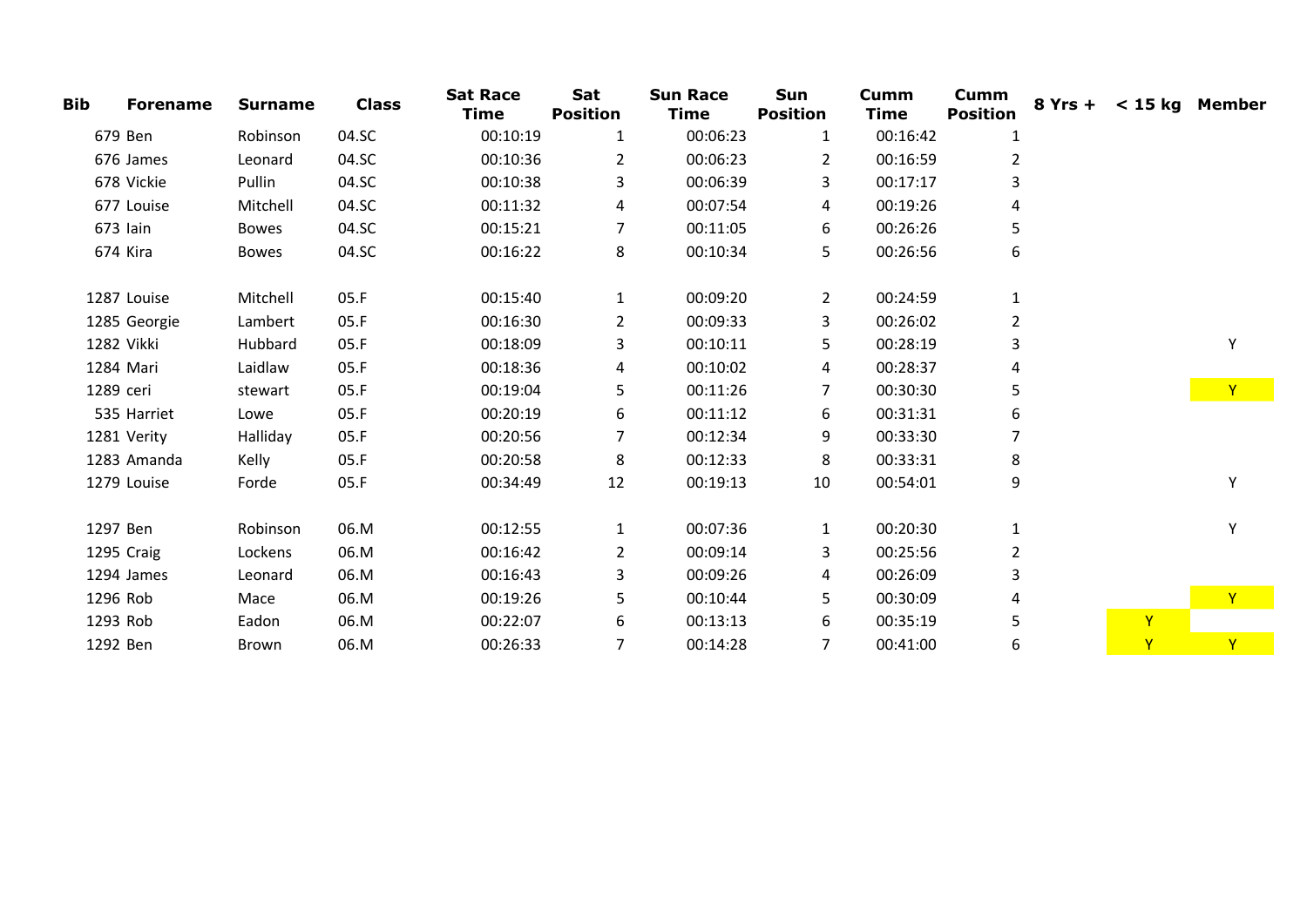| <b>Bib</b> | <b>Forename</b> | <b>Surname</b> | <b>Class</b> | <b>Sat Race</b><br><b>Time</b> | Sat<br><b>Position</b> | <b>Sun Race</b><br><b>Time</b> | Sun<br><b>Position</b> | <b>Cumm</b><br><b>Time</b> | <b>Cumm</b><br><b>Position</b> | $8Yrs + < 15kg$ Member |              |
|------------|-----------------|----------------|--------------|--------------------------------|------------------------|--------------------------------|------------------------|----------------------------|--------------------------------|------------------------|--------------|
|            | 1307 Elaine     | Sherwin        | 07.MF        | 00:16:44                       | 1                      | 00:09:45                       | 1                      | 00:26:29                   | 1                              |                        | Y            |
|            | 1306 Hilary     | Robinson       | 07.MF        | 00:17:41                       | 2                      | 00:10:46                       | 2                      | 00:28:26                   | 2                              |                        |              |
|            | 1299 Amy        | Baron-Hall     | 07.MF        | 00:18:42                       | 3                      | 00:11:06                       | 3                      | 00:29:47                   | 3                              |                        | Υ            |
|            | 1302 Claire     | Martin         | 07.MF        | 00:22:28                       | 4                      | 00:14:01                       | 6                      | 00:36:29                   |                                |                        | $\mathbf{Y}$ |
|            | 1304 Heather    | Noble          | 07.MF        | 00:23:36                       | 5                      | 00:13:38                       | 5                      | 00:37:14                   | 5                              |                        |              |
|            | 1301 Lucy       | Hames          | 07.MF        | 00:23:43                       | 6                      | 00:14:09                       | 7                      | 00:37:51                   | 6                              |                        | Υ            |
|            | 1303 Annabelle  | McIntosh       | 07.MF        | 00:29:21                       | 8                      | 00:17:16                       | 8                      | 00:46:36                   |                                |                        | Υ            |
|            | 1300 Emma       | Duckworth      | 07.MF        | 00:37:37                       | 9                      | 00:26:02                       | 9                      | 01:03:39                   | 8                              |                        | Υ            |
|            | 1314 Toby       | Lambert        | 08.MM        | 00:14:28                       | 1                      | 00:08:30                       | 1                      | 00:22:57                   | 1                              |                        |              |
|            | 1313 David      | Huckell        | 08.MM        | 00:15:36                       | 2                      | 00:08:51                       | $\overline{2}$         | 00:24:26                   | $\overline{2}$                 |                        |              |
| 1311 Tim   |                 | <b>Ellis</b>   | 08.MM        | 00:15:59                       | 3                      | 00:09:28                       | 3                      | 00:25:27                   | 3                              |                        |              |
| 1310 Lee   |                 | Eastwood       | 08.MM        | 00:19:19                       | 5.                     | 00:11:42                       | 4                      | 00:31:00                   | 4                              |                        |              |
|            | 1317 Chris      | Smart          | 08.MM        | 00:20:45                       | 6                      | 00:12:04                       | 6                      | 00:32:48                   | 5                              |                        |              |
|            | 1309 Christiaan | de Jong        | 08.MM        | 00:22:24                       | 7                      | 00:12:50                       | 7                      | 00:35:14                   | 6                              |                        |              |
|            | 1320 Cushla     | Lamen          | 09.VF        | 00:17:19                       | $\mathbf{1}$           | 00:09:48                       | 1                      | 00:27:07                   | 1                              |                        |              |
|            | 1319 Andrea     | Corbet         | 09.VF        | 00:29:33                       | 2                      | 00:16:29                       | $\overline{2}$         | 00:46:02                   | $\overline{2}$                 | Y                      | Υ            |
|            | 506 Helen       | Dempsey        | 09.VF        | 00:29:37                       | 3                      | 00:18:02                       | 4                      | 00:47:38                   | 3                              | Y                      | Υ            |
|            | 1318 Wendy      | Clark          | 09.VF        | 00:44:07                       | 4                      | 00:25:42                       | 5                      | 01:09:49                   | 4                              | Y                      | Υ            |
|            | 502 Steve       | Robinson       | 10.VM        | 00:17:55                       | 1                      | 00:10:26                       | 1                      | 00:28:21                   | 1                              |                        |              |
|            | 500 jonathan    | roberts        | 10.VM        | 00:19:34                       | 2                      | 00:12:09                       | $\mathbf{2}^{\prime}$  | 00:31:43                   | 2                              |                        | Y            |
|            | 1322 Tony       | <b>Bridge</b>  | 10.VM        | 00:26:38                       | 3                      | 00:16:10                       | 3                      | 00:42:48                   | 3                              |                        | Υ            |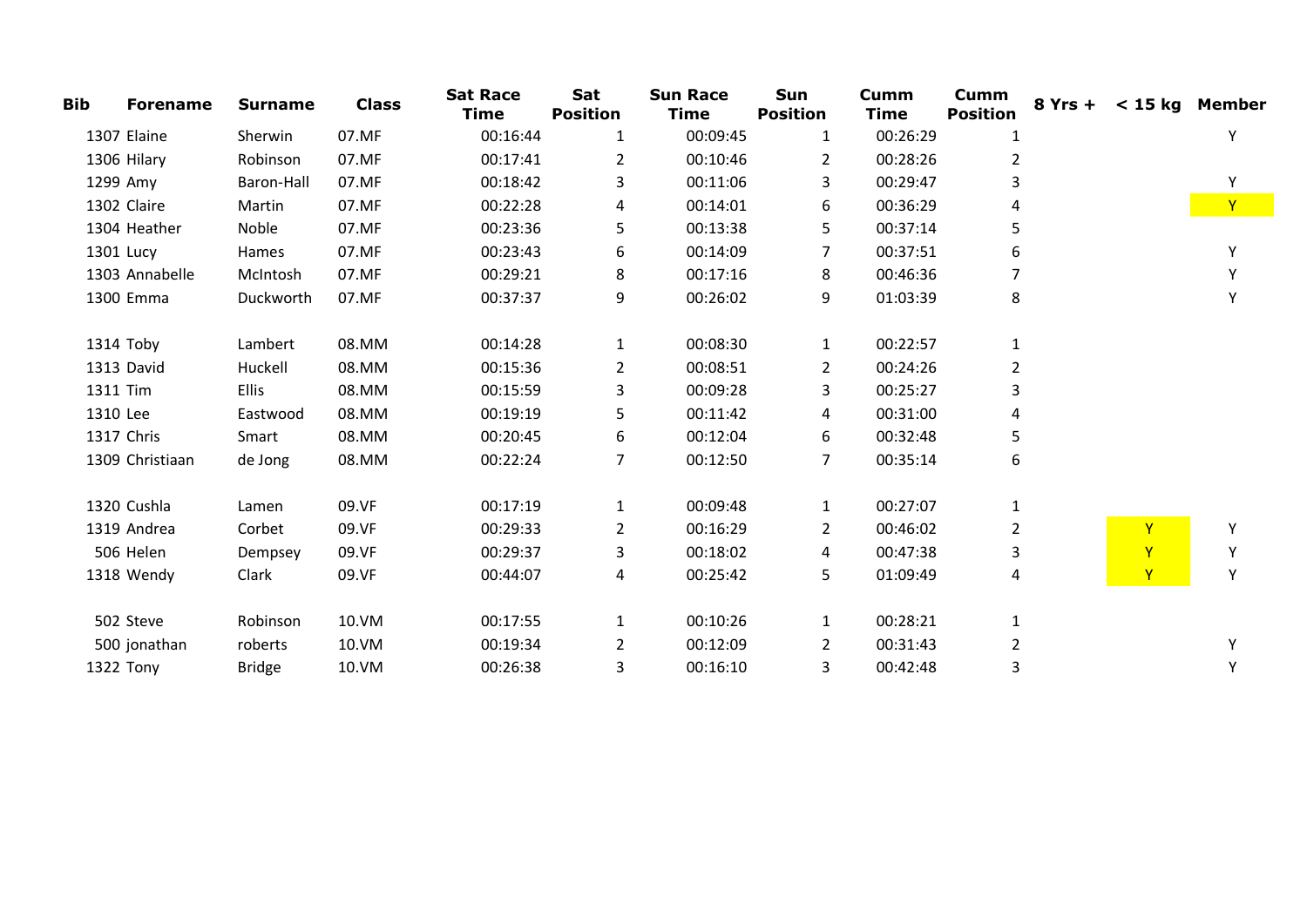| <b>Bib</b> | <b>Forename</b> | <b>Surname</b> | <b>Class</b> | <b>Sat Race</b><br><b>Time</b> | Sat<br><b>Position</b> | <b>Sun Race</b><br><b>Time</b> | Sun<br><b>Position</b> | <b>Cumm</b><br><b>Time</b> | <b>Cumm</b><br><b>Position</b> | $8Yrs + < 15kg$ Member |  |
|------------|-----------------|----------------|--------------|--------------------------------|------------------------|--------------------------------|------------------------|----------------------------|--------------------------------|------------------------|--|
|            | 510 Sarah       | Murdoch        | 11.2DCF      | 00:19:40                       | 1                      | 00:11:50                       | 2                      | 00:31:29                   | 1                              |                        |  |
|            | 508 Daisy       | Devereau       | 11.2DCF      | 00:20:10                       | $\overline{2}$         | 00:11:34                       | $\mathbf{1}$           | 00:31:43                   | $\overline{2}$                 |                        |  |
|            | 507 Non         | Davies         | 11.2DCF      | 00:21:37                       | 3                      | 00:13:04                       | 3                      | 00:34:41                   | 3                              |                        |  |
|            | 503 Sally       | Berris         | 11.2DCF      | 00:24:26                       | 4                      | 00:15:04                       | 4                      | 00:39:29                   | 4                              |                        |  |
|            | 504 Lisa        | <b>Bowes</b>   | 11.2DCF      | 00:27:25                       | 6                      | 00:15:55                       | 5                      | 00:43:20                   | 5                              |                        |  |
|            | 511 Toria       | Seaton         | 11.2DCF      | 00:29:37                       | 8                      | 00:16:52                       | 6                      | 00:46:29                   | 6                              |                        |  |
|            | 512 Neal        | Dempsey        | 12.2DCM      | 00:24:52                       | $\mathbf{1}$           | 00:15:06                       | $2^{\circ}$            | 00:39:57                   | $\mathbf{1}$                   |                        |  |
|            | 684 Louise      | Mitchell       | 13.3KS       | 00:04:54                       | $\mathbf{1}$           | 00:04:47                       | $\mathbf{1}$           | 00:09:41                   | $\mathbf{1}$                   |                        |  |
|            | 682 Wendy       | Clark          | 13.3KS       | 00:08:21                       | $\overline{2}$         | 00:12:27                       | $\overline{2}$         | 00:20:48                   | $\overline{2}$                 |                        |  |
|            | 688 james       | lewington      | 14.3KBM      | 00:03:43                       | $\mathbf{1}$           | 00:03:27                       | $\mathbf{1}$           | 00:07:09                   | $\mathbf{1}$                   |                        |  |
|            | 686 Chris       | Carter         | 14.3KBM      | 00:03:51                       | 2                      | 00:03:51                       | 3                      | 00:07:41                   | $\overline{2}$                 |                        |  |
|            | 685 Tony        | <b>Bridge</b>  | 14.3KBM      | 00:04:04                       | 3                      | 00:03:41                       | $\overline{2}$         | 00:07:45                   | 3                              |                        |  |
|            | 687 Chris       | Hannan         | 14.3KBM      | 00:04:28                       | 4                      | 00:04:36                       | 4                      | 00:09:03                   | 4                              |                        |  |
|            | 683 Bex         | Cleary         | 15.3KBF      | 00:03:26                       | 1                      | 00:03:26                       | 1                      | 00:06:52                   | 1                              |                        |  |
|            | 689 Anne        | Carter         | 15.3KBF      | 00:03:55                       | $\overline{2}$         | 00:03:39                       | 3                      | 00:07:34                   | $\overline{2}$                 |                        |  |
|            | 694 tash        | susnik         | 15.3KBF      | 00:04:12                       | 4                      | 00:03:30                       | $\mathbf{2}$           | 00:07:41                   | 3                              |                        |  |
|            | 695 Emily       | Thomas         | 15.3KBF      | 00:04:04                       | 3                      | 00:04:04                       | 5                      | 00:08:07                   | 4                              |                        |  |
|            | 696 Anna        | Williams       | 15.3KBF      | 00:04:26                       | 5                      | 00:04:03                       | 4                      | 00:08:29                   | 5                              |                        |  |
|            | 691 Tracy       | Evans          | 15.3KBF      | 00:05:32                       | 6                      | 00:05:09                       | 6                      | 00:10:41                   | 6                              |                        |  |
|            | 698 Gordon      | Graham         | 16.3K2DB     | 00:03:28                       | $\mathbf{1}$           | 00:03:43                       | $\mathbf{1}$           | 00:07:11                   | $\mathbf{1}$                   |                        |  |
|            | 699 jonathan    | roberts        | 16.3K2DB     | 00:04:28                       | $\overline{2}$         | 00:04:03                       | $\overline{2}$         | 00:08:31                   | $\overline{2}$                 |                        |  |
|            | 707 Claire      | Panek          | 17.NW        | 00:04:04                       | $\overline{2}$         | 00:04:01                       | $\mathbf{2}$           | 00:08:05                   | $\mathbf{1}$                   |                        |  |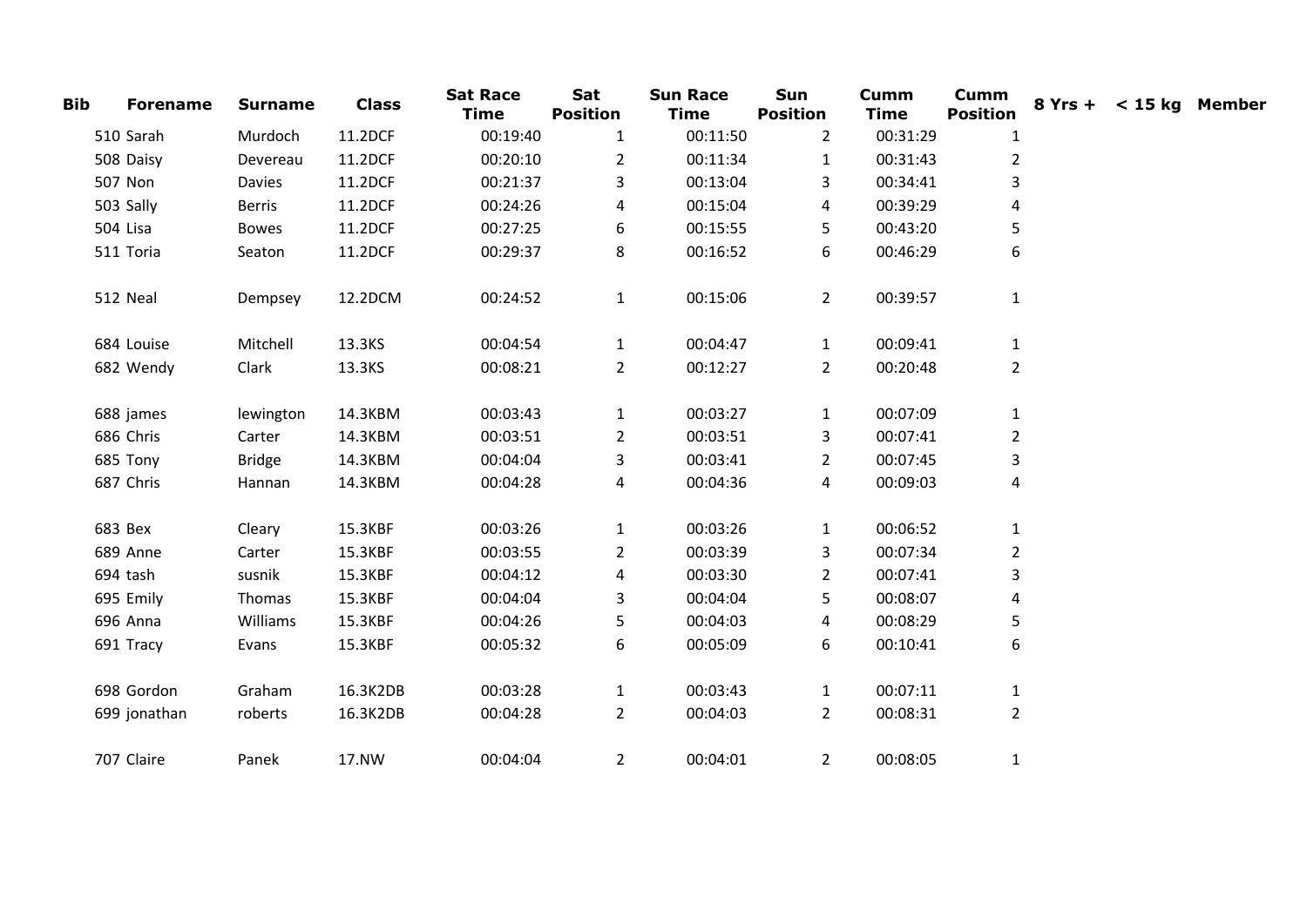| <b>Bib</b> | <b>Forename</b> | <b>Surname</b> | <b>Class</b> | <b>Sat Race</b><br><b>Time</b> | Sat<br><b>Position</b> | <b>Sun Race</b><br><b>Time</b> | Sun<br><b>Position</b> | <b>Cumm</b><br><b>Time</b> | <b>Cumm</b><br><b>Position</b> |   | 8 Yrs + < 15 kg Member |              |
|------------|-----------------|----------------|--------------|--------------------------------|------------------------|--------------------------------|------------------------|----------------------------|--------------------------------|---|------------------------|--------------|
|            | 521 Philly      | Robinson       | 18.3KF       | 00:04:42                       | $\mathbf{1}$           | 00:04:43                       | $\mathbf{1}$           | 00:09:25                   | $\mathbf{1}$                   |   |                        |              |
|            | 522 Tash        | Susnik         | 18.3KF       | 00:05:08                       | $\overline{2}$         | 00:05:05                       | $\overline{2}$         | 00:10:12                   | $\overline{2}$                 |   |                        |              |
|            | 517 Ella        | Hancock        | 18.3KF       | 00:05:29                       | 3                      | 00:05:18                       | 3                      | 00:10:47                   | 3                              | Y |                        | Υ            |
|            | 520 Sarah       | Murdoch        | 18.3KF       | 00:05:59                       | 4                      | 00:05:42                       | 4                      | 00:11:41                   | 4                              |   |                        |              |
|            | 516 Beverley    | Hancock        | 18.3KF       | 00:06:34                       | 6                      | 00:06:11                       | 5                      | 00:12:45                   | 5                              |   |                        | Y            |
|            | 519 Claire      | Martin         | 18.3KF       | 00:06:31                       | 5                      | 00:06:28                       | 6                      | 00:12:59                   | 6                              | Y |                        | $\mathbf{Y}$ |
|            | <b>518 Sue</b>  | Hardy          | 18.3KF       | 00:06:50                       | 7                      | 00:06:48                       | 7                      | 00:13:37                   | 7                              |   |                        | Y            |
|            | 515 Lucy        | Hames          | 18.3KF       | 00:07:47                       | 8                      | 00:08:09                       | 8                      | 00:15:55                   | 8                              |   |                        | $\mathsf Y$  |
|            | 524 David       | Huckell        | 19.3KM       | 00:04:44                       | $\mathbf{1}$           | 00:04:44                       | $\mathbf{1}$           | 00:09:28                   | $\mathbf{1}$                   |   |                        |              |
|            | 525 james       | lewington      | 19.3KM       | 00:04:54                       | $\overline{2}$         | 00:05:03                       | $\overline{2}$         | 00:09:57                   | $\overline{2}$                 |   |                        |              |
|            | 527 Mike        | Walker         | 19.3KM       | 00:05:11                       | 3                      | 00:05:12                       | 4                      | 00:10:22                   | 3                              |   | $\mathbf{Y}$           | Υ            |
|            | 526 Rob         | Mace           | 19.3KM       | 00:05:37                       | 4                      | 00:05:06                       | 3                      | 00:10:42                   | 4                              |   |                        | $\mathbf{Y}$ |
|            | 528 Christine   | Dimech         | 20.2D3KF     | 00:06:40                       | $\mathbf{1}$           | 00:06:47                       | $\mathbf{1}$           | 00:13:26                   | $\mathbf{1}$                   |   |                        |              |
|            | 560 Helen       | Dempsey        | 20.2D3KF     | 00:08:13                       | $\overline{2}$         | 00:08:50                       | $\overline{2}$         | 00:17:02                   | $\overline{2}$                 |   |                        |              |
|            | 531 Chris       | Thom           | 21.2D3KM     | 00:06:03                       | $\mathbf{1}$           | 00:06:09                       | $\mathbf{1}$           | 00:12:12                   | $\mathbf{1}$                   |   |                        |              |
|            | 530 Neal        | Dempsey        | 21.2D3KM     | 00:08:07                       | $\overline{2}$         | 00:09:04                       | $\overline{2}$         | 00:17:11                   | $\overline{2}$                 |   |                        |              |
|            | 537 Hayley      | Stamp          | 22.NC        | 00:07:28                       | $\overline{2}$         | 00:06:50                       | $\overline{2}$         | 00:14:18                   | $\mathbf{1}$                   |   |                        |              |
|            | 539 Jonathan    | Ingram         | 23.13-16     | 00:17:12                       | $\mathbf{1}$           | 00:10:03                       | $\overline{2}$         | 00:27:15                   | $\mathbf{1}$                   |   |                        |              |
|            | 540 Murdo       | Robinson       | 23.13-16     | 00:17:26                       | $\overline{2}$         | 00:10:03                       | $\mathbf{1}$           | 00:27:28                   | $\overline{2}$                 |   |                        |              |
|            | 546 Archie      | Robinson       | 24.8-12      | 00:06:58                       | 3                      | 00:06:01                       | $\mathbf{1}$           | 00:12:58                   | $\mathbf{1}$                   |   |                        |              |
|            | 543 Rowan       | Eastwood       | 24.8-12      | 00:06:58                       | 2                      | 00:06:33                       | 4                      | 00:13:30                   | $\overline{2}$                 |   |                        |              |
|            | 545 Ben         | Lewington      | 24.8-12      | 00:09:34                       | 5                      | 00:06:32                       | 3                      | 00:16:05                   | 3                              |   |                        |              |
|            | 542 Alban       | Eastwood       | 24.8-12      | 00:10:00                       | 6                      | 00:06:24                       | $\overline{2}$         | 00:16:24                   | 4                              |   |                        |              |
|            | 544 Alfie       | French         | 24.8-12      | 00:09:30                       | 4                      | 00:08:01                       | 5                      | 00:17:31                   | 5                              |   |                        |              |